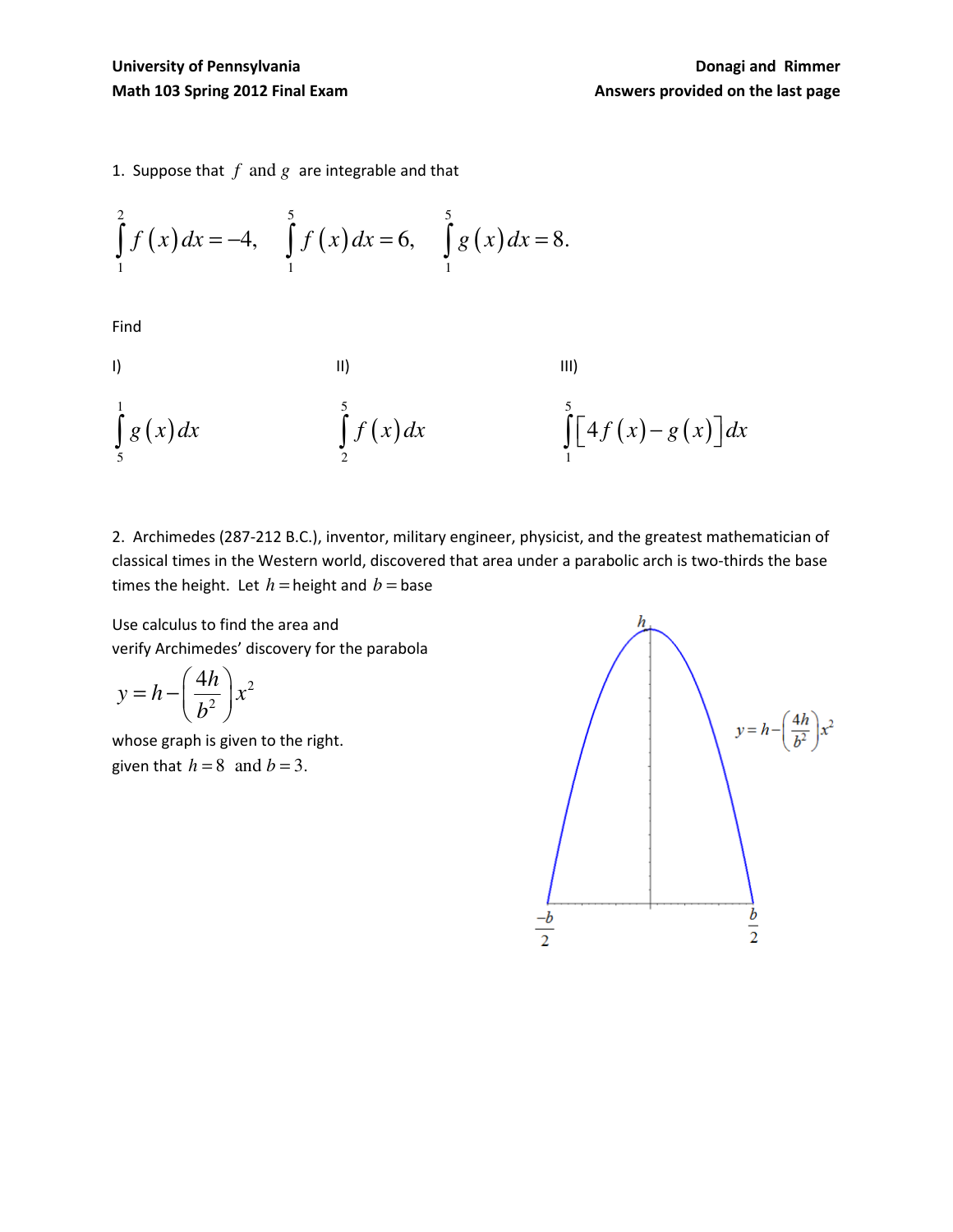3. Let  
\nA) e E) 
$$
2e^2
$$
  
\nB)  $e^2$  F)  $4e^2$   
\nC)  $e^4$  G) 2  
\nD) 2e H) 4

Find  $y'(2)$ .

4. Evaluate

$$
\int_{0}^{4} \frac{6x}{\sqrt{x^{2}+9}} dx
$$
\nA)  $\frac{1}{2}$ \nB) 1\nC) 2\nD) 4\nD) 4\nE) 6\nE) 6\nE) 7

## 5. Find the area of the shaded region



A) 
$$
\frac{13}{4}
$$
 E)  $\frac{11}{4}$   
\nB)  $\frac{10}{3}$  F)  $\frac{14}{5}$   
\nC)  $\frac{16}{5}$  G) 3  
\nD)  $\frac{8}{3}$  H)  $\frac{19}{6}$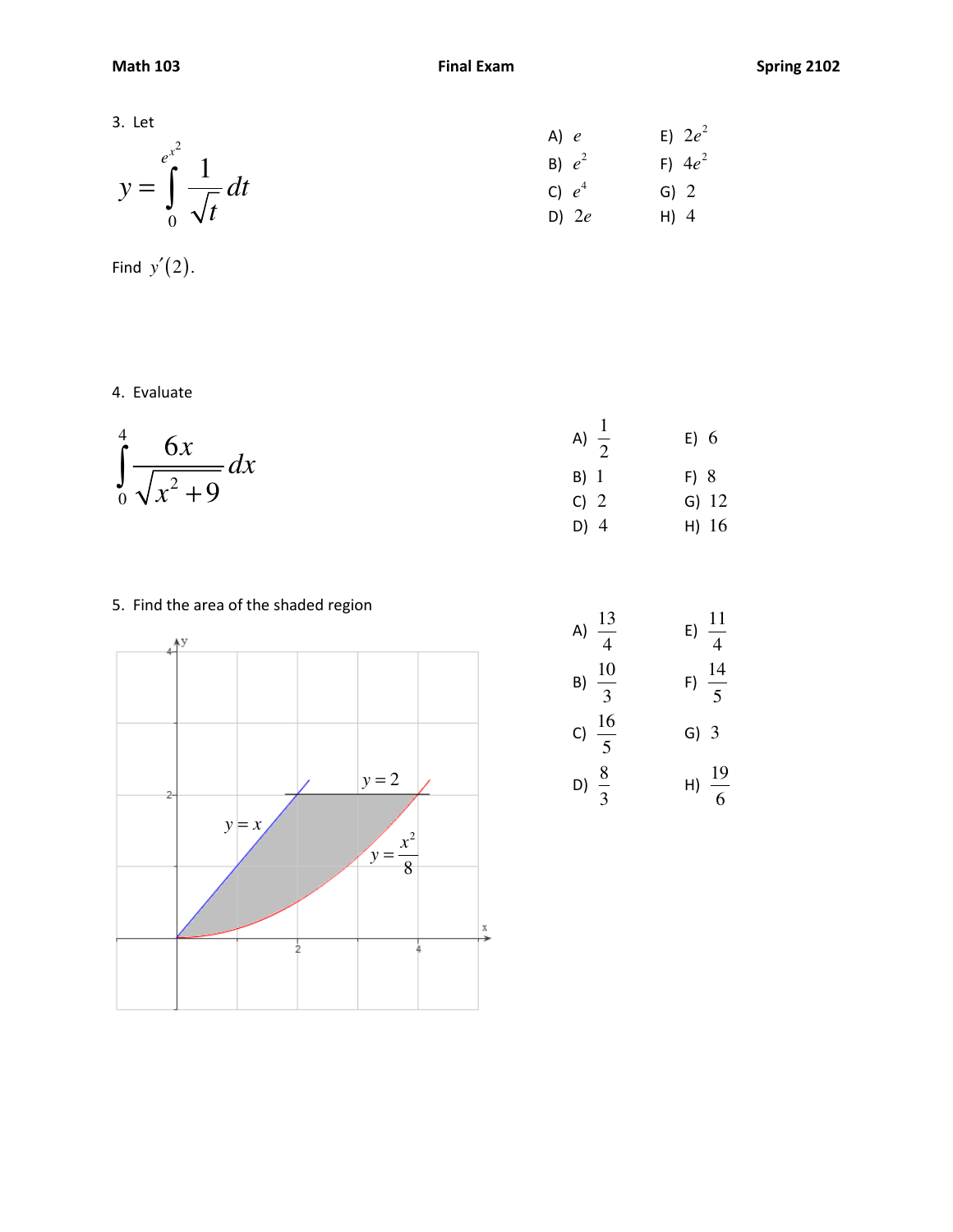6. For what values of  $a, m$  and  $b$  does the function

$$
f(x) = \begin{cases} 3, & x = 0 \\ -x^2 + 3x + a, & 0 < x < 1 \\ mx + b, & 1 \le x \le 2 \end{cases}
$$

Satisfy the hypotheses of the Mean Value Theorem on the interval  $[0,2]$ ?

7. Suppose that  $f'(x) = 2x$  for all *x* and that  $f(-2) = 3$ . Find  $f(2)$ . A)  $-2$  E) 2 B)  $-1$  F) 3 C) 0 G) 4 D) 1 H) 5

8. Let

$$
f(x) = \frac{x^2 - 3}{x - 2}.
$$

I) Find the interval(s) where the functions is increasing and where the function is decreasing.

II) Find the critical points of  $f(x)$ , if any, identify whether these lead to local maximum values, local minimum values, or neither.

III) Find the interval(s) where the function is concave up and where the function is concave down.

IV) Find the inflection point(s) of  $f(x)$ , if any.

V) Sketch the graph of  $f(x)$ . Take into account the domain, symmetry, intercepts, asymptotes.

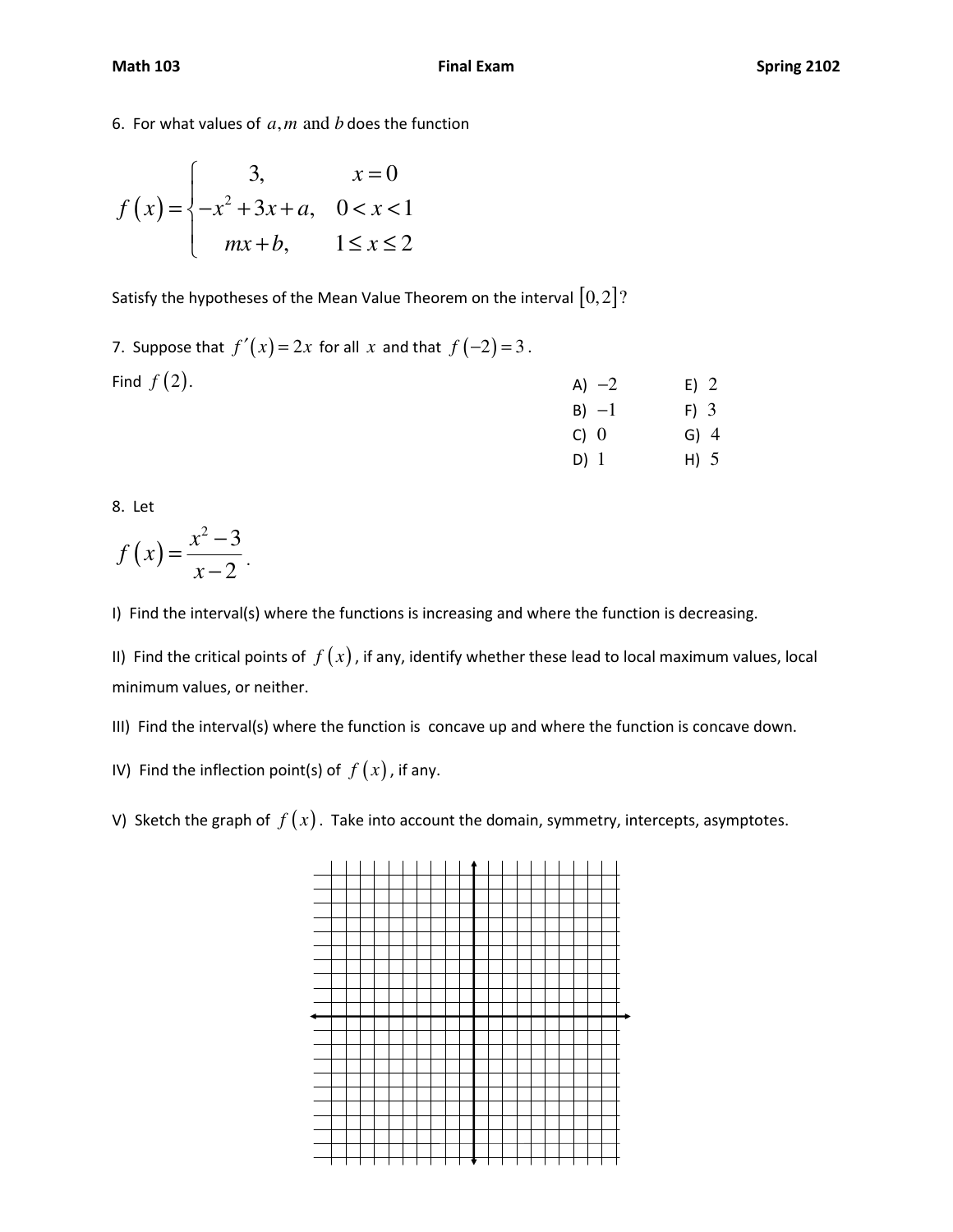## 9. Evaluate the limit

9. Evaluate the limit  
\n
$$
\lim_{x \to 0} \frac{e^x - e^{-x} - 2x}{x - \sin(x)}
$$
\n
$$
\lim_{x \to 0} \frac{e^x - e^{-x} - 2x}{x - \sin(x)}
$$
\n
$$
\lim_{x \to 0} \frac{3}{4}
$$
\n
$$
\lim_{x \to 0} \frac{3}{4}
$$
\n
$$
\lim_{x \to 0} \frac{1}{4}
$$
\n
$$
\lim_{x \to 0} \frac{1}{4}
$$
\n
$$
\lim_{x \to 0} \frac{1}{4}
$$
\n
$$
\lim_{x \to 0} \frac{1}{4}
$$
\n
$$
\lim_{x \to 0} \frac{1}{4}
$$
\n
$$
\lim_{x \to 0} \frac{1}{4}
$$
\n
$$
\lim_{x \to 0} \frac{1}{4}
$$
\n
$$
\lim_{x \to 0} \frac{1}{4}
$$
\n
$$
\lim_{x \to 0} \frac{1}{4}
$$
\n
$$
\lim_{x \to 0} \frac{1}{4}
$$
\n
$$
\lim_{x \to 0} \frac{1}{4}
$$
\n
$$
\lim_{x \to 0} \frac{1}{4}
$$
\n
$$
\lim_{x \to 0} \frac{1}{4}
$$
\n
$$
\lim_{x \to 0} \frac{1}{4}
$$
\n
$$
\lim_{x \to 0} \frac{1}{4}
$$
\n
$$
\lim_{x \to 0} \frac{1}{4}
$$
\n
$$
\lim_{x \to 0} \frac{1}{4}
$$
\n
$$
\lim_{x \to 0} \frac{1}{4}
$$
\n
$$
\lim_{x \to 0} \frac{1}{4}
$$
\n
$$
\lim_{x \to 0} \frac{1}{4}
$$
\n
$$
\lim_{x \to 0} \frac{1}{4}
$$
\n
$$
\lim_{x \to 0} \frac{1}{4}
$$
\n
$$
\lim_{x \to 0} \frac{1}{4}
$$
\n
$$
\lim_{x \to 0} \frac{1}{4}
$$
\n
$$
\lim_{x \to 0} \frac{1}{4}
$$
\n
$$
\lim_{x \to 0} \frac{1}{4}
$$
\n
$$
\lim
$$

10. A right triangle whose hypotenuse is  $\sqrt{3}$  m long is revolved about one of its legs to generate a right circular cone. Find the radius, height, and volume of the cone of greatest volume that can be made this way.



11. Let

$$
y = (1 + \cos 2t)^{-4}
$$

Find  $y'$   $\frac{\pi}{4}$  . 4 *y*  $\frac{\pi}{4}$ 

| $A)$ 4           | E) 8             |  |
|------------------|------------------|--|
| B) $\frac{1}{3}$ | $F)$ 2           |  |
| c) $\frac{2}{3}$ | G) $\frac{1}{4}$ |  |
| D) $\frac{1}{2}$ | $H) \frac{1}{8}$ |  |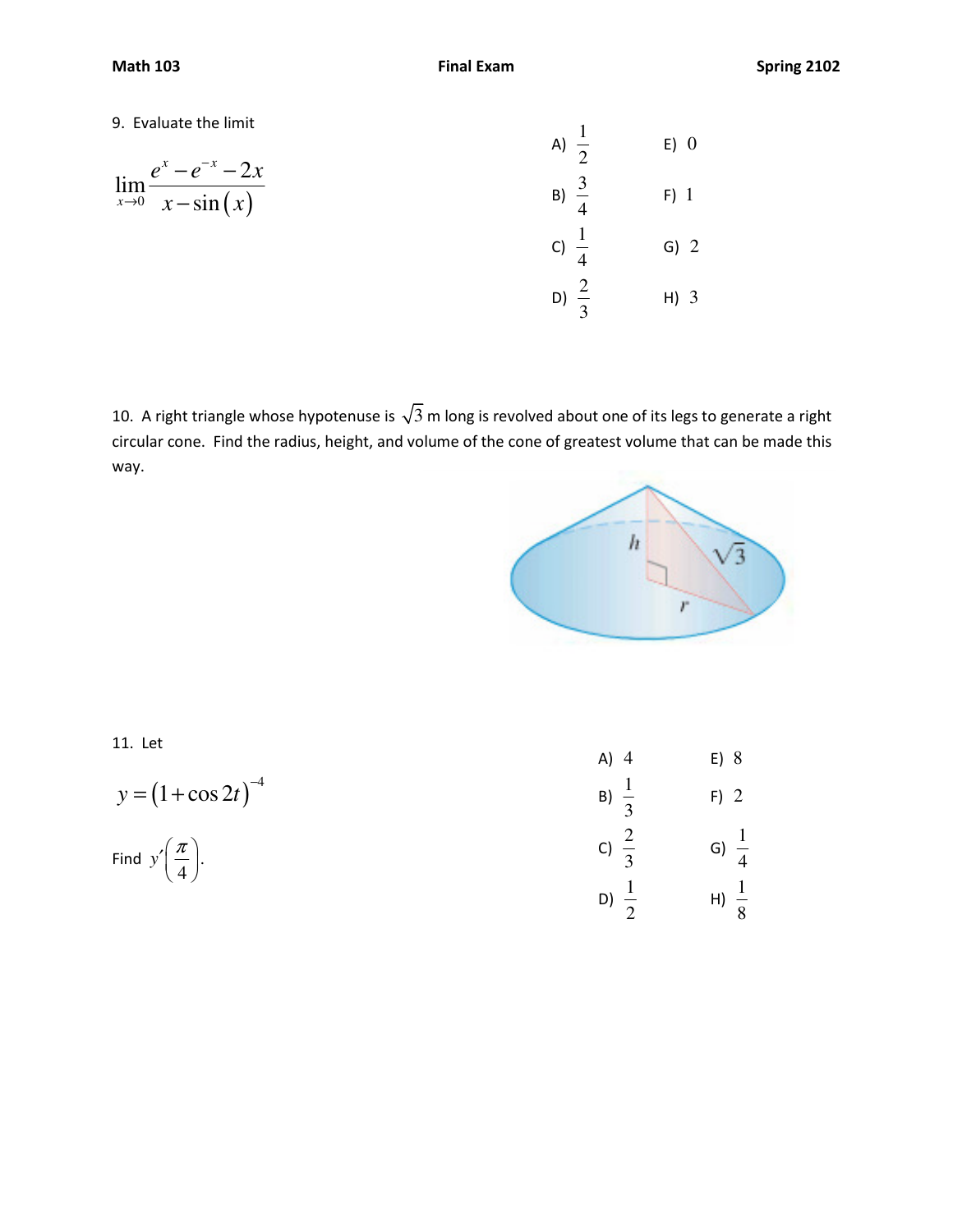12. Find the equation of the tangent line to the curve

6x<sup>2</sup> + 3xy + 2y<sup>2</sup> + 17y - 6 = 0  
\na) 
$$
y = \frac{1}{7}x + \frac{1}{7}
$$
  
\nb)  $y = \frac{2}{7}x + \frac{2}{7}$   
\nc)  $y = \frac{5}{7}x + \frac{5}{7}$   
\nd)  $y = \frac{6}{7}x + \frac{6}{7}$   
\ne)  $y = \frac{4}{7}x + \frac{4}{7}$   
\nf)  $y = \frac{4}{7}x + \frac{4}{7}$   
\ng)  $y = \frac{5}{7}x + \frac{5}{7}$   
\ng)  $y = \frac{6}{7}x + \frac{6}{7}$   
\nh)  $y = \frac{-3}{7}x - \frac{3}{7}$ 

13. Let

$$
y = \frac{\ln x}{x}
$$

Find  $y'(\sqrt{e})$ .

14. Let

$$
y = \ln(\arctan x)
$$

Find  $y'(1)$ .

A) 
$$
\frac{1}{e^2}
$$
  
\nB)  $\frac{1}{2e}$   
\nC)  $\frac{e}{2}$   
\nD)  $\frac{1}{2}$   
\nE)  $\frac{\sqrt{e}}{4}$   
\nE)  $\frac{2}{\sqrt{e}}$   
\nE)  $\frac{1}{2}$   
\nE)  $\frac{1}{2}$   
\nE)  $\frac{1}{2}$   
\nE)  $\frac{1}{\pi}$   
\nE)  $\frac{4}{\pi}$   
\nC)  $\pi$   
\nG)  $\frac{3}{\pi}$ 

 $\frac{\pi}{2}$  H)  $\frac{2}{\pi}$ 

D) 2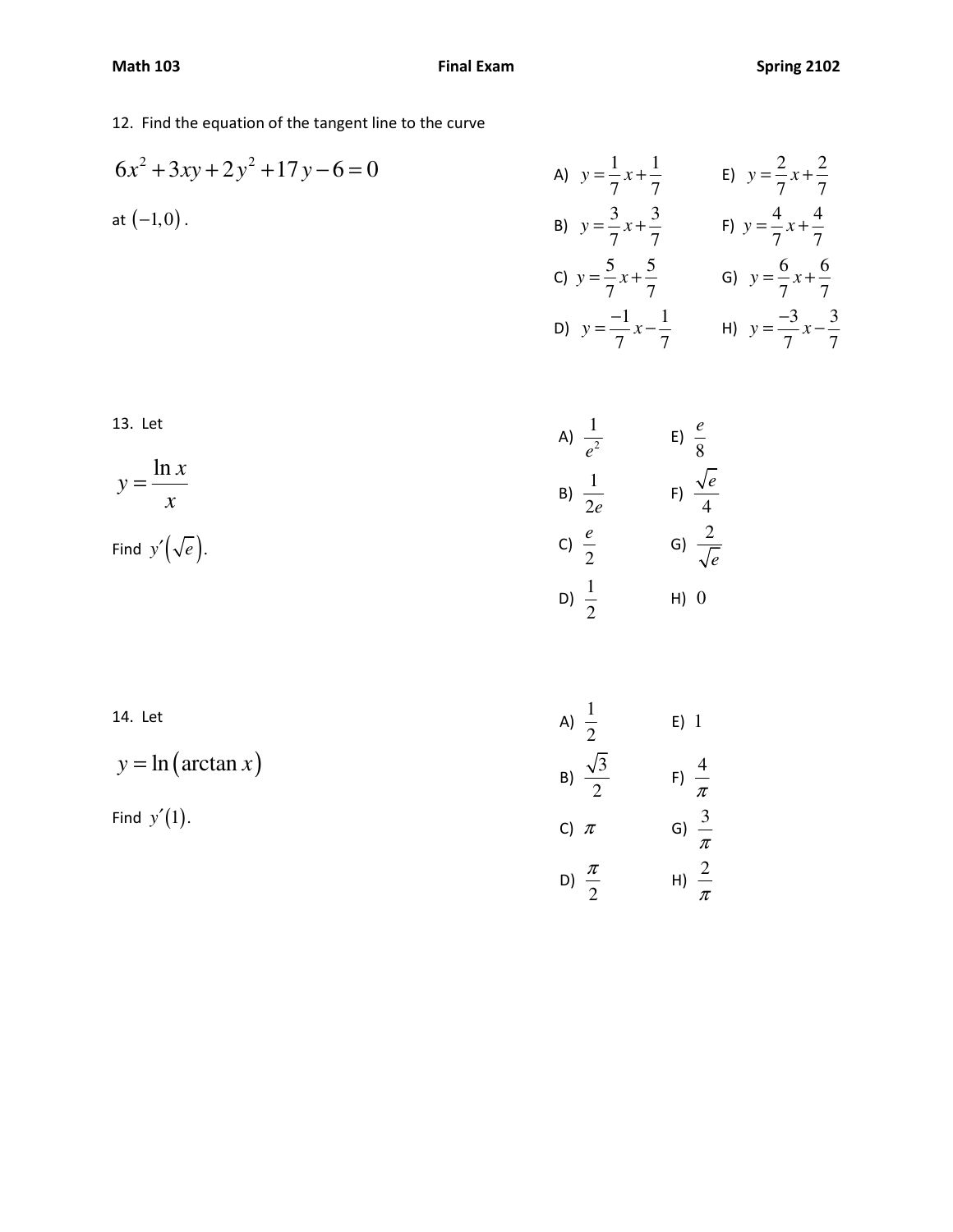15. Charlotte flies a kite at a height of 300 ft, the wind carries the kite horizontally away from her at a rate of 25 ft./sec. How fast must she let out the string when the length of the string is 500 ft.?

16. Estimate the volume of material in a cylindrical shell with length 30 in., radius 6in., and shell thickness 0.5 in. using differentials.



17. Find the slope of the tangent line to the function  $y = 5 - x^2$  at the point  $(1,4)$  using the definition of the derivative.

18. Let  $f(x) = \sqrt{19-x}$ ,  $x_0 = 10$ , and  $\varepsilon = 1$ . Find  $L = \lim_{x \to x_0} f(x)$ . Then find a number  $\delta > 0$  such that for all *x*

$$
0<|x-x_0|<\delta \quad \Rightarrow \quad \left|f(x)-L\right|<\varepsilon
$$

19. For what value of *a* is

$$
f(x) = \begin{cases} x^2 - 1, & x < 3 \\ 2ax, & x \ge 3 \end{cases}
$$

continuous at every *x* ?

20. Evaluate

$$
\lim_{x \to \infty} \left( \sqrt{x^2 + 3x} - \sqrt{x^2 - 2x} \right)
$$